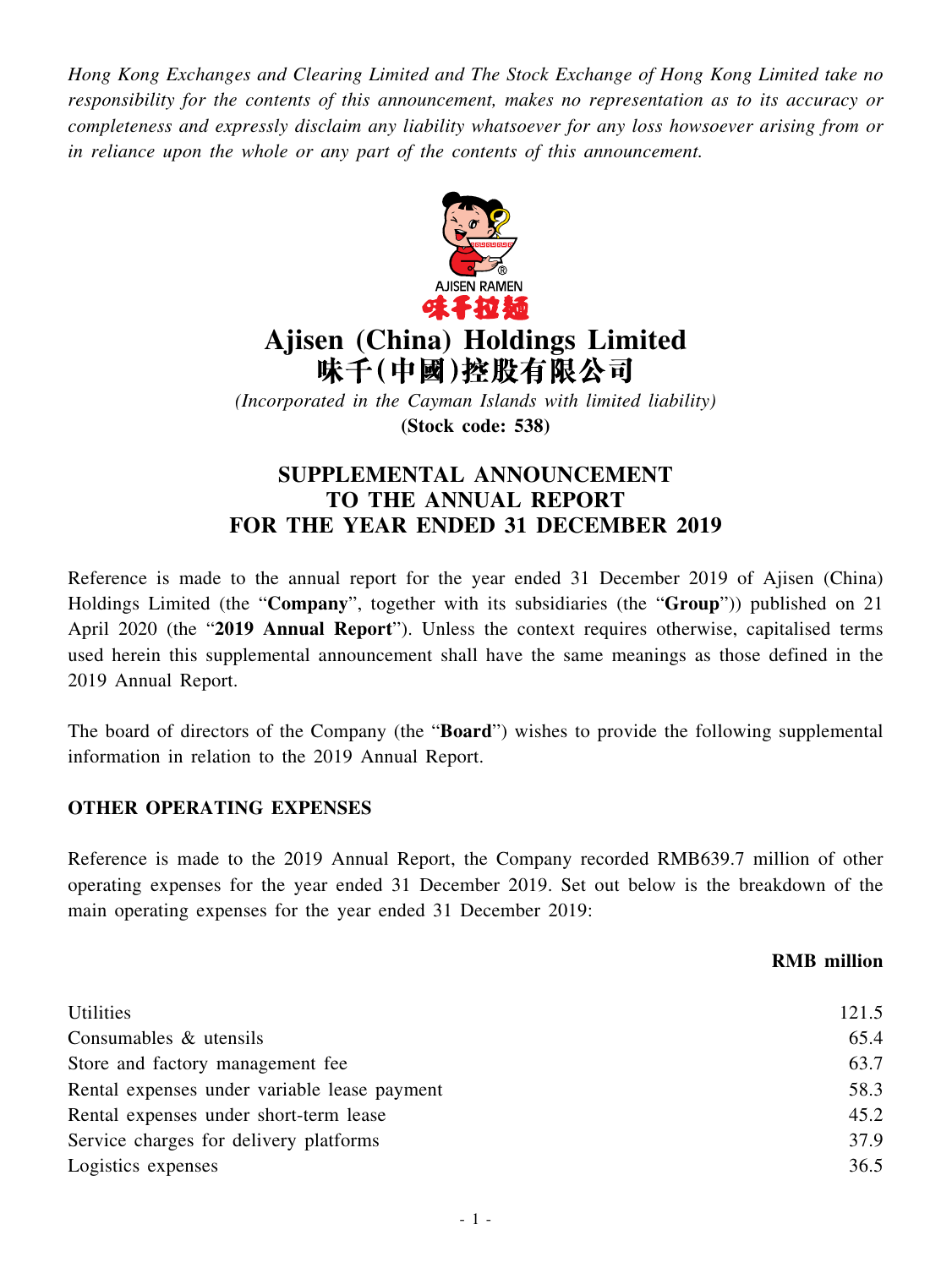#### **RMB million**

| 32.4 |
|------|
| 29.3 |
| 16.2 |
| 9.2  |
| 7.2  |
| 7.0  |
| 6.7  |
| 3.3  |
|      |

#### **SHARE OPTION SCHEME**

Reference is made to the Share Option Scheme under the Directors' Report as set out in the 2019 Annual Report and note 33 to the consolidated financial statements, the Company would like to provide the following information in relation to the share option schemes of the Company pursuant to Rules 17.07 and 17.09 of the Listing Rules:

(i) The particulars of outstanding options under the 2007 Share Option Scheme and 2017 Share Option Scheme at the beginning and at the end of the year ended 31 December 2019, including number of options, date of grant, vesting period, exercise period and exercise price, are as follows:

|                             |                  |                                                  |         | Number of share options |                          |                          |                                             |                                                         |                                                               |                   |
|-----------------------------|------------------|--------------------------------------------------|---------|-------------------------|--------------------------|--------------------------|---------------------------------------------|---------------------------------------------------------|---------------------------------------------------------------|-------------------|
| Grantee                     | Date of Grant    | Outstanding<br>as at 1<br><b>January</b><br>2019 | Granted | <b>Exercised</b>        | Cancelled                | Lapsed                   | Outstanding<br>as at 31<br>December<br>2019 | <b>Exercise</b><br>price of<br>share<br>options<br>HK\$ | Validity period of share<br>options (both dates<br>inclusive) | Vesting<br>Period |
| Employees (in<br>aggregate) | 25 June 2008     | 40,000                                           |         |                         | $\overline{\phantom{m}}$ | (40,000)                 | $\overline{\phantom{a}}$                    | 3.726                                                   | 25 June 2008 to<br>25 June 2018                               | Note 1            |
|                             | 31 December 2008 | 5,000                                            | -       |                         | ÷                        | (5,000)                  | -                                           | 3.726                                                   | 31 December 2008 to<br>31 December 2018                       | Note 1            |
|                             | 3 July 2009      | 27,500                                           | -       |                         | $\overline{\phantom{0}}$ | (27,500)                 | $\qquad \qquad -$                           | 4.938                                                   | 3 July 2010 to<br>2 July 2019                                 | Note 1            |
|                             | 2 July 2010      | 328,000                                          | -       |                         | $\overline{\phantom{0}}$ | (10,000)                 | 318,000                                     | 8.884                                                   | 2 July 2011 to<br>1 July 2020                                 | Note 1            |
|                             | 26 August 2011   | 6,955,000                                        |         |                         | $\overline{\phantom{m}}$ | (1,076,000)              | 5,879,000                                   | 11.160                                                  | 26 August 2012 to<br>25 August 2021                           | Note 2            |
|                             | 15 October 2012  | 400,000                                          |         |                         |                          | $\overline{\phantom{m}}$ | 400,000                                     | 5.530                                                   | 15 October 2012 to<br>25 August 2021                          | Note 3            |
|                             | 2 July 2013      | 600,000                                          | L       |                         | $\overline{\phantom{0}}$ | (300,000)                | 300,000                                     | 6.310                                                   | 2 July 2014 to<br>1 July 2023                                 | Note 4            |
|                             | 27 August 2013   | 830,000                                          | L       |                         | $\qquad \qquad -$        | (300,000)                | 530,000                                     | 8.740                                                   | 27 August 2014 to<br>26 August 2023                           | Note 2            |
|                             | 25 October 2013  | 1,000,000                                        |         |                         | $\overline{\phantom{a}}$ | (1,000,000)              | $\overline{\phantom{a}}$                    | 8.350                                                   | 25 October 2014 to<br>24 October 2023                         | Note 2            |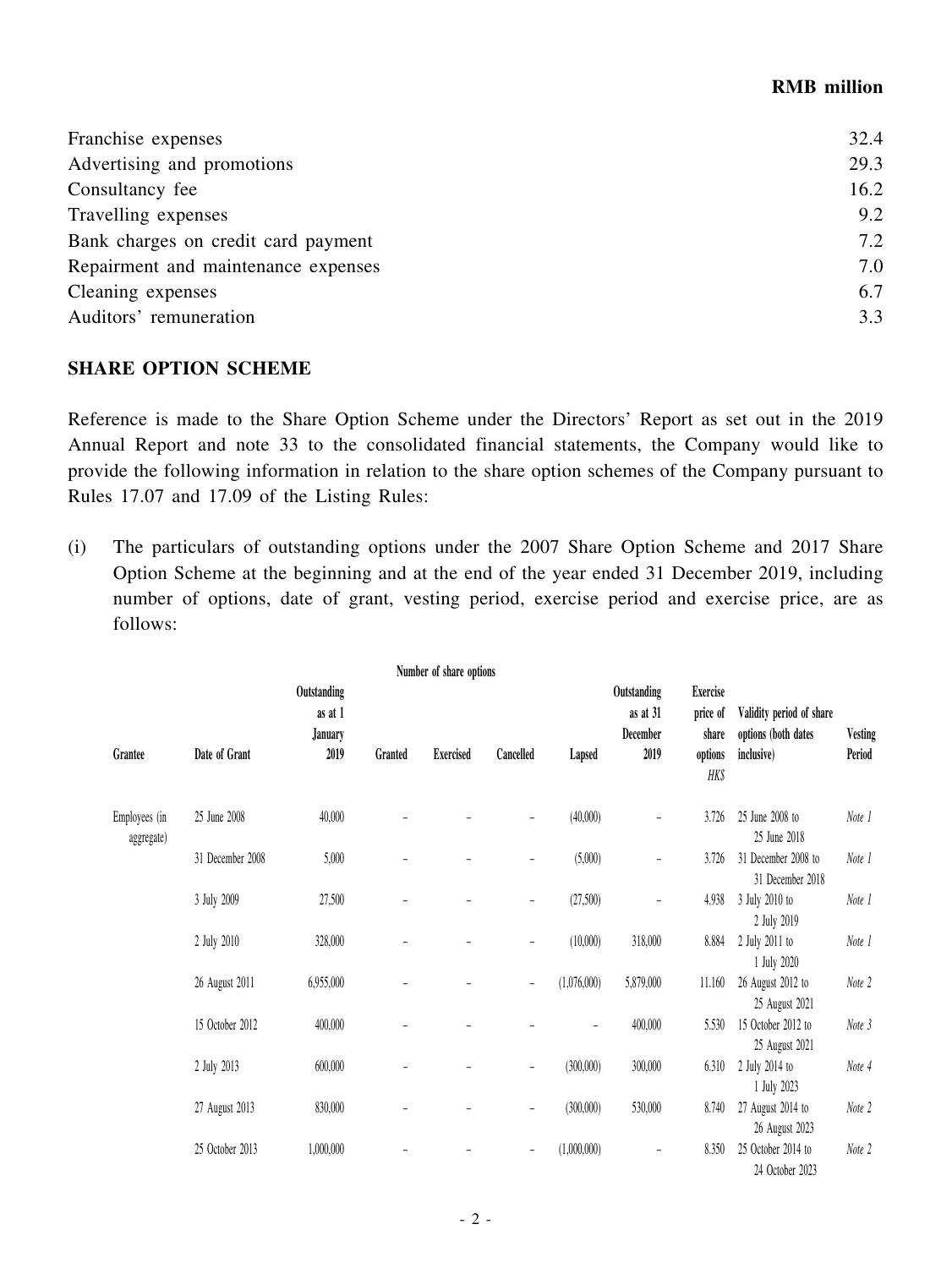|                                   |                   |                                                  |         | Number of share options |                          |                              |                                             |                                                 |                                                               |                   |
|-----------------------------------|-------------------|--------------------------------------------------|---------|-------------------------|--------------------------|------------------------------|---------------------------------------------|-------------------------------------------------|---------------------------------------------------------------|-------------------|
| Grantee                           | Date of Grant     | Outstanding<br>as at 1<br><b>January</b><br>2019 | Granted | <b>Exercised</b>        | Cancelled                | Lapsed                       | Outstanding<br>as at 31<br>December<br>2019 | <b>Exercise</b><br>price of<br>share<br>options | Validity period of share<br>options (both dates<br>inclusive) | Vesting<br>Period |
|                                   |                   |                                                  |         |                         |                          |                              |                                             | HK\$                                            |                                                               |                   |
|                                   | 30 June 2014      | 150,000                                          |         |                         |                          | (150,000)                    | ÷                                           | 6.020                                           | 30 June 2014 to<br>29 June 2024                               | Note 2            |
|                                   | 25 September 2014 | 100,000                                          |         |                         |                          | $\overline{a}$               | 100,000                                     | 6.450                                           | 25 September 2014 to<br>24 September 2024                     | Note 2            |
|                                   | 8 January 2015    | 150,000                                          |         |                         |                          | ÷,                           | 150,000                                     | 5.900                                           | 8 January 2015 to<br>7 January 2025                           | Note 2            |
|                                   | 17 April 2015     | 2,200,000                                        |         |                         |                          | $\overline{a}$               | 2,200,000                                   | 5.060                                           | 17 April 2015 to<br>16 April 2025                             | Note 5            |
|                                   | 2 July 2015       | 1,990,000                                        |         |                         | $\overline{a}$           | (190,000)                    | 1,800,000                                   | 4.104                                           | 2 July 2015 to<br>1 July 2025                                 | Note 2            |
|                                   | 19 July 2017      | 2,500,000                                        |         |                         | L,                       | $\qquad \qquad \blacksquare$ | 2,500,000                                   | 3.504                                           | 19 July 2017 to<br>18 July 2027                               | Note 2            |
|                                   | 1 June 2018       | 2,100,000                                        |         |                         |                          | ÷,                           | 2,100,000                                   | 3.256                                           | 1 June 2018 to<br>31 May 2028                                 | Note 2            |
|                                   | 14 January 2019   | $\overline{\phantom{0}}$                         | 55,000  |                         |                          | $\overline{a}$               | 55,000                                      | 2.214                                           | 14 January 2019 to<br>13 January 2029                         | Note 2            |
|                                   | 3 June 2019       | $\overline{\phantom{a}}$                         | 200,000 |                         |                          | ÷                            | 200,000                                     | 3.322                                           | 3 June 2019 to<br>2 June 2029                                 | Note 2            |
| Directors<br>Mr. Jen Shek<br>Voon | 22 January 2009   | 100,000                                          |         |                         | ÷,                       | (100,000)                    | ÷                                           | 3.308                                           | 22 January 2010 to<br>21 January 2019                         | Note 1            |
| Mr. Wang<br>Jincheng              | 22 January 2009   | 37,500                                           |         |                         | $\overline{\phantom{0}}$ | (37,500)                     | $\overline{\phantom{0}}$                    | 3.308                                           | 22 January 2010 to<br>21 January 2019                         | Note 1            |
| Mr. Jen Shek<br>Voon              | 15 October 2012   | 100,000                                          |         |                         |                          | $\overline{\phantom{0}}$     | 100,000                                     | 5.53                                            | 15 October 2012 to<br>14 October 2022                         | Note 6            |
| Mr. Lo Peter                      | 15 October 2012   | 100,000                                          |         |                         |                          | ÷                            | 100,000                                     | 5.53                                            | 15 October 2012 to<br>14 October 2022                         | Note 6            |
| Mr. Katsuaki<br>Shigemitsu        | 15 October 2012   | 100,000                                          |         |                         |                          | ۰                            | 100,000                                     | 5.53                                            | 15 October 2012 to<br>14 October 2022                         | Note 6            |
| Mr. Wang<br>Jincheng              | 15 October 2012   | 100,000                                          |         |                         |                          | ÷                            | 100,000                                     | 5.53                                            | 15 October 2012 to<br>14 October 2022                         | Note 6            |
|                                   |                   | 19,913,000                                       | 255,000 |                         |                          | (3,236,000)                  | 16,932,000                                  |                                                 |                                                               |                   |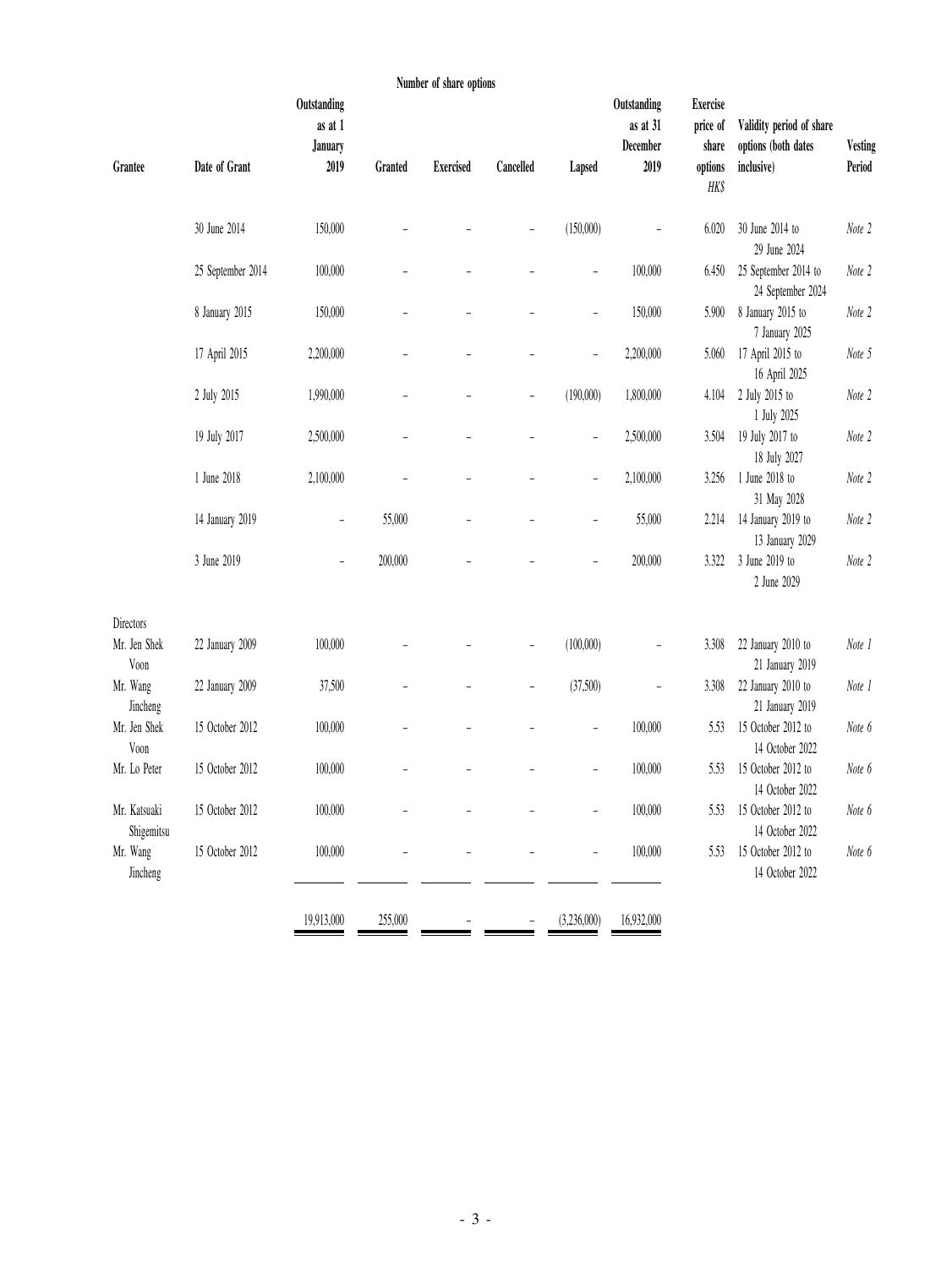#### *Notes:*

### *Note 1*

Grantees may only exercise their options in the following manner:

| Period for vesting of the relevant percentage of<br>the option                                                                                 |
|------------------------------------------------------------------------------------------------------------------------------------------------|
| From the expiry of the first anniversary of the date<br>of grant to the date immediately before the second<br>anniversary of the date of grant |
| From the second anniversary of the date of grant to<br>the date immediately before the third anniversary<br>of the date of grant               |
| From the third anniversary of the date of grant to<br>the date immediately before the fourth anniversary<br>of the date of grant               |
| From the fourth anniversary of the date of grant to<br>the date immediately before the fifth anniversary<br>of the date of grant               |
|                                                                                                                                                |

## *Note 2*

Grantees may only exercise their options in the following manner:

| Maximum percentage of options exercisable | Period for vesting of the relevant percentage of<br>the option                                                                                 |
|-------------------------------------------|------------------------------------------------------------------------------------------------------------------------------------------------|
| 20% of the total number of share options  | From the expiry of the first anniversary of the date<br>of grant to the date immediately before the second<br>anniversary of the date of grant |
| 20% of the total number of share options  | From the second anniversary of the date of grant to<br>the date immediately before the third anniversary<br>of the date of grant               |
| 20% of the total number of share options  | From the third anniversary of the date of grant to<br>the date immediately before the fourth anniversary<br>of the date of grant               |
| 20% of the total number of share options  | From the fourth anniversary of the date of grant to<br>the date immediately before the fifth anniversary<br>of the date of grant               |
| 20% of the total number of share options  | From the fifth anniversary of the date of grant to<br>the date immediately before the sixth anniversary<br>of the date of grant                |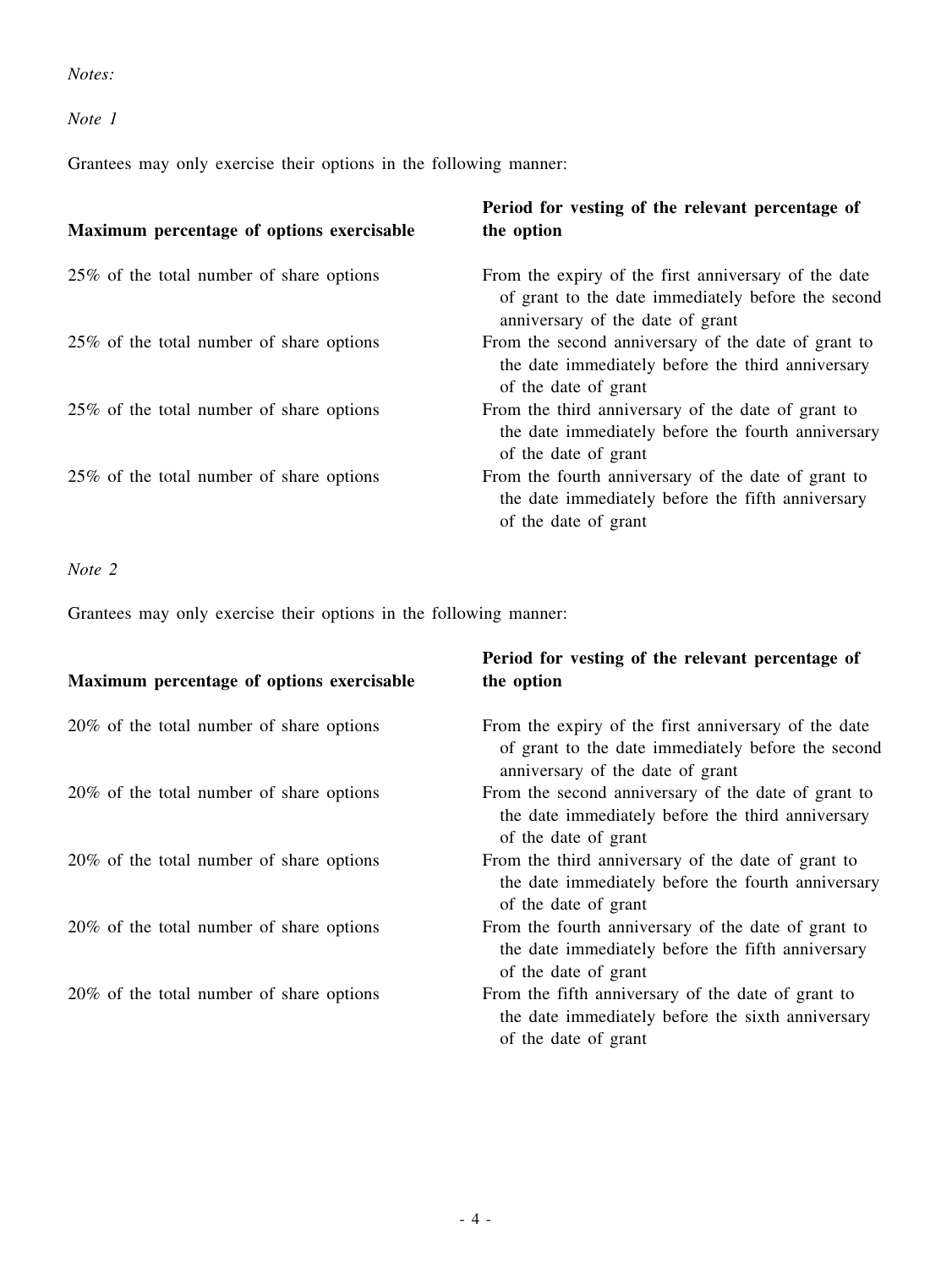#### *Note 3*

Grantees may only exercise their options in the following manner:

#### **Maximum percentage of options exercisable**

 $20\%$  of the total number of share options  $20\%$  of the total number of share options  $20\%$  of the total number of share options  $20\%$  of the total number of share options  $20\%$  of the total number of share options

## **Period for vesting of the relevant percentage of the option**

|  | From 15 October 2012 to 25 August 2013 |  |
|--|----------------------------------------|--|
|  | From 26 August 2013 to 25 August 2014  |  |
|  | From 26 August 2014 to 25 August 2015  |  |
|  | From 26 August 2015 to 25 August 2016  |  |
|  | From 26 August 2016 to 25 August 2017  |  |

*Note 4*

Grantees may only exercise their options in the following manner:

### **Maximum percentage of options exercisable Period for vesting of the relevant percentage of the option** 10% of the total number of share options From the expiry of the first anniversary of the date of grant to the date immediately before the second anniversary of the date of grant 10% of the total number of share options From the second anniversary of the date of grant to the date immediately before the third anniversary of the date of grant 10% of the total number of share options From the third anniversary of the date of grant to the date immediately before the fourth anniversary of the date of grant 10% of the total number of share options From the fourth anniversary of the date of grant to the date immediately before the fifth anniversary of the date of grant 10% of the total number of share options From the fifth anniversary of the date of grant to the date immediately before the sixth anniversary of the date of grant 10% of the total number of share options From the sixth anniversary of the date of grant to the date immediately before the seventh anniversary of the date of grant 10% of the total number of share options From the seventh anniversary of the date of grant to the date immediately before the eighth anniversary of the date of grant 10% of the total number of share options From the eighth anniversary of the date of grant to the date immediately before the ninth anniversary of the date of grant 20% of the total number of share options From the ninth anniversary of the date of grant to the date immediately before the tenth anniversary of the date of grant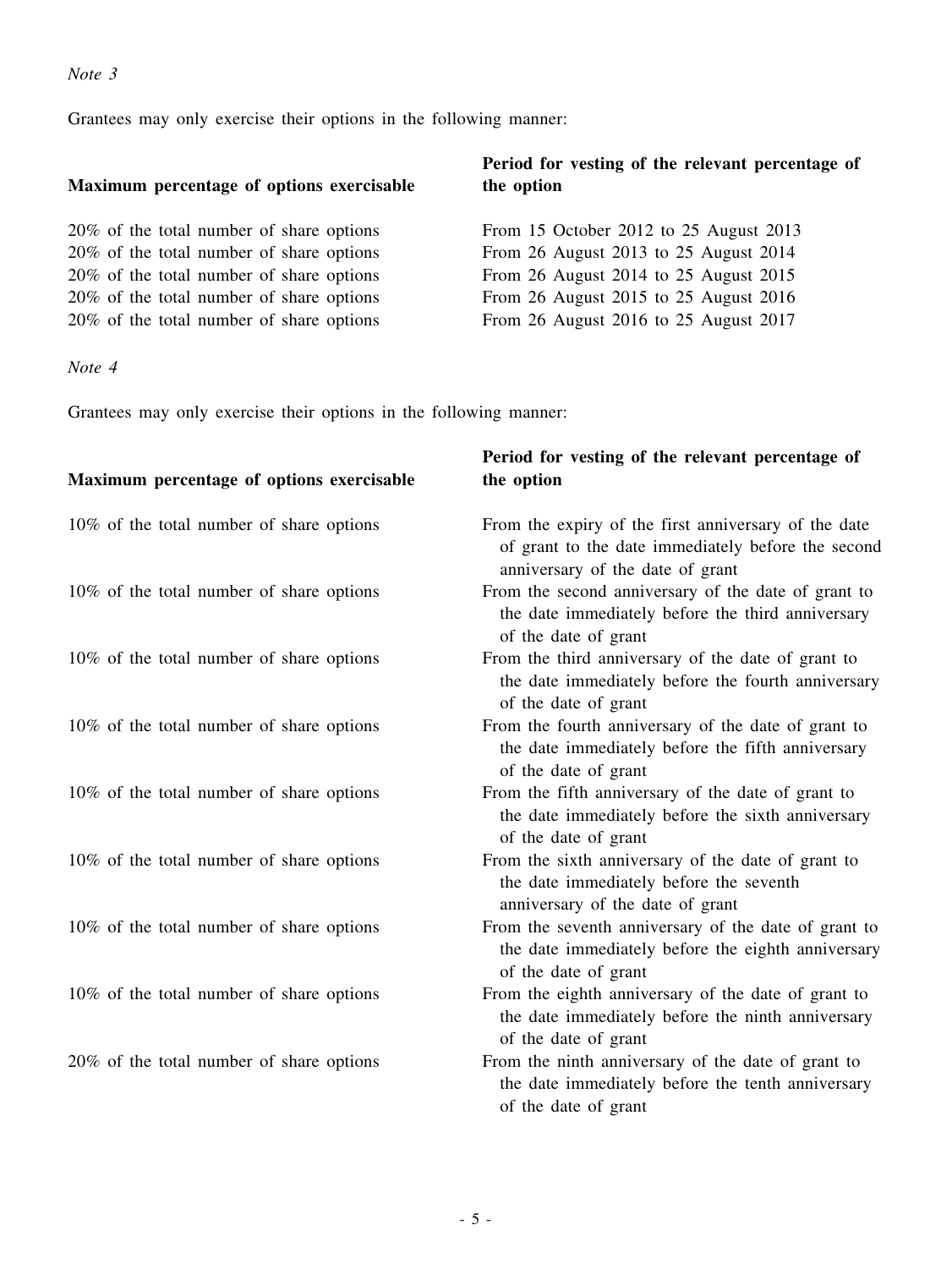Grantees may only exercise their options in the following manner:

| Maximum percentage of options exercisable     | Period for vesting of the relevant percentage of<br>the option                                                                                 |
|-----------------------------------------------|------------------------------------------------------------------------------------------------------------------------------------------------|
| 12.5% of the total number of share options    | From the expiry of the first anniversary of the date<br>of grant to the date immediately before the second<br>anniversary of the date of grant |
| 12.5% of the total number of share options    | From the second anniversary of the date of grant to<br>the date immediately before the third anniversary<br>of the date of grant               |
| $12.5\%$ of the total number of share options | From the third anniversary of the date of grant to<br>the date immediately before the fourth anniversary<br>of the date of grant               |
| 12.5% of the total number of share options    | From the fourth anniversary of the date of grant to<br>the date immediately before the fifth anniversary<br>of the date of grant               |
| 12.5% of the total number of share options    | From the fifth anniversary of the date of grant to<br>the date immediately before the sixth anniversary<br>of the date of grant                |
| 12.5% of the total number of share options    | From the sixth anniversary of the date of grant to<br>the date immediately before the seventh<br>anniversary of the date of grant              |
| 12.5% of the total number of share options    | From the seventh anniversary of the date of grant to<br>the date immediately before the eighth anniversary<br>of the date of grant             |
| 12.5% of the total number of share options    | From the eighth anniversary of the date of grant to<br>the date immediately before the ninth anniversary<br>of the date of grant               |

#### *Note 6*

Grantees may only exercise their options in the following manner:

| Maximum percentage of options exercisable | Period for vesting of the relevant percentage of<br>the option |
|-------------------------------------------|----------------------------------------------------------------|
| 20% of the total number of share options  | From 15 October 2012 to 14 October 2013                        |
| 20% of the total number of share options  | From 15 October 2013 to 14 October 2014                        |
| 20% of the total number of share options  | From 15 October 2014 to 14 October 2015                        |
| 20% of the total number of share options  | From 15 October 2015 to 14 October 2016                        |
| 20% of the total number of share options  | From 15 October 2016 to 14 October 2017                        |

(ii) An offer for an option must be accepted by relevant eligible participant for a period of 28 days from the date on which it is made provided that no such offer shall be open for acceptance after the 10th anniversary of the adoption date or after the 2017 Share Option Scheme has been terminated.